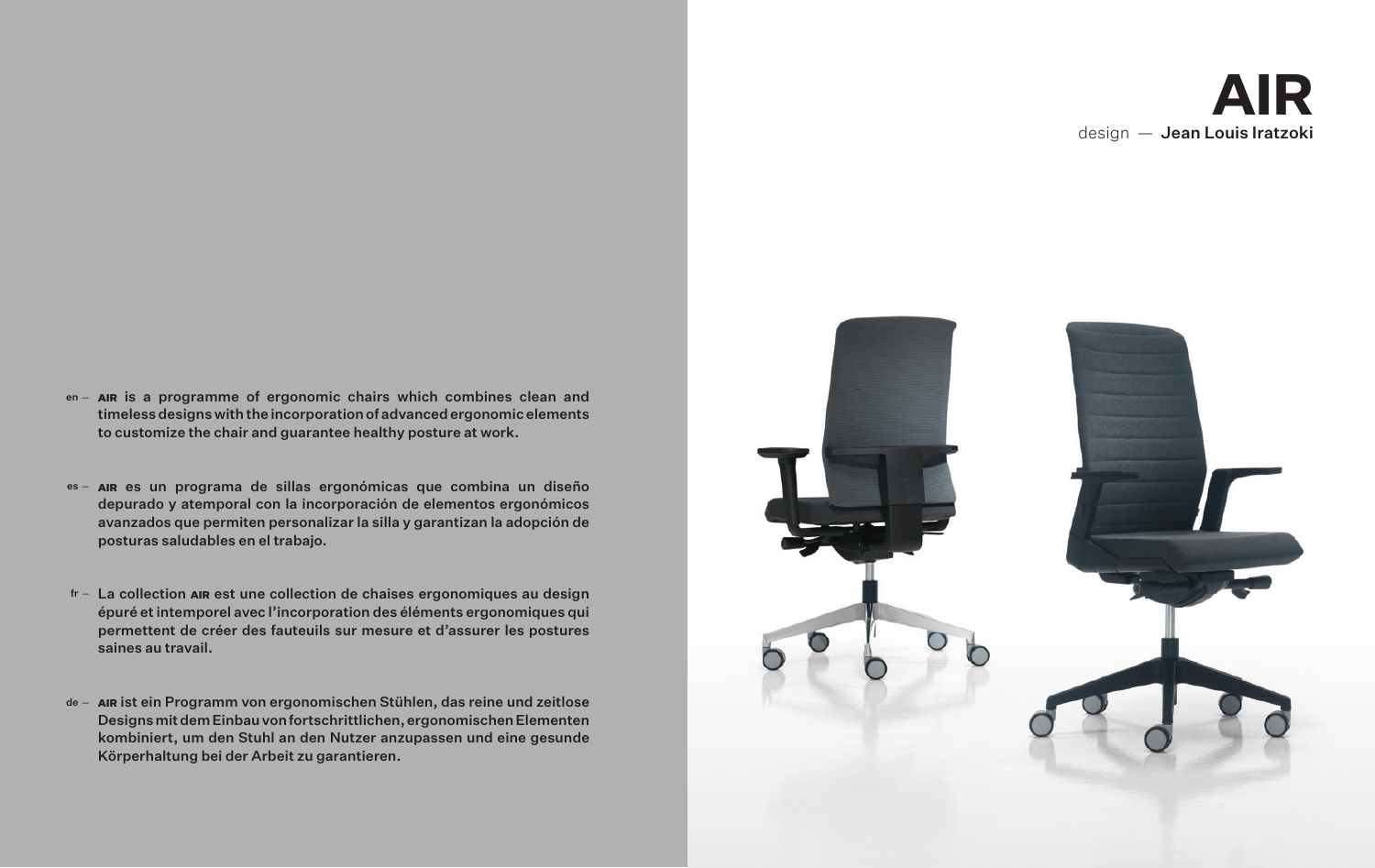- in a breathable mesh, in a choice of 4 colours, or with an upholstered backrest. The version with an upholstered backrest can be customised with horizontal seams. AIR chairs can also incorporate different arms, mechanisms and options to adapt to the specific needs of each user or project.
- de malla en 4 colores o con respaldo tapizado. La versión de respaldo tapizado se puede personalizar con costuras horizontales. Las sillas AIR pueden además incorporar diferentes brazos, mecanismos y opciones para adaptarse a las necesidades de cada usuario o proyecto.
- transpirante en 4 couleurs ou avec dossier tapissé. La version avec dossier tapissé peut être personnalisée avec des surpiqûres horizontales. Les chaises AIR peuvent également intégrer différents accoudoirs, des mécanismes et des options pour répondre aux besoins de chaque utilisateur ou projet.  $\tt{en}-$  an chairs are manufactured with either a backrest  $\tt{ es}-$  Los sillones an se fabrican con respaldo transpirable  $\tt{fr} \tt{er} \tt{er} \tt{er}-$  an sont fabriquées avec dossier en résille  $\tt{de}-$ 
	- AIR sont fabriquées avec dossier en résille AIR Arbeitsstühle werden entweder mit einer Rückenlehne in atmungsaktiver Netzbespannung in 4 Farben oder mit einer gepolsterten Rückenlehne hergestellt. Die Version mit gepolsterter Rückenlehne lässt sich mit horizontalen Nähten individuell gestalten. AIR Arbeitsstühle können auch verschiedene Armlehnen, Mechanismen und Optionen enthalten, um sich an die spezifischen Bedürfnisse jedes Nutzers oder Projekts anzupassen.

AIR

 $\perp$ 

663



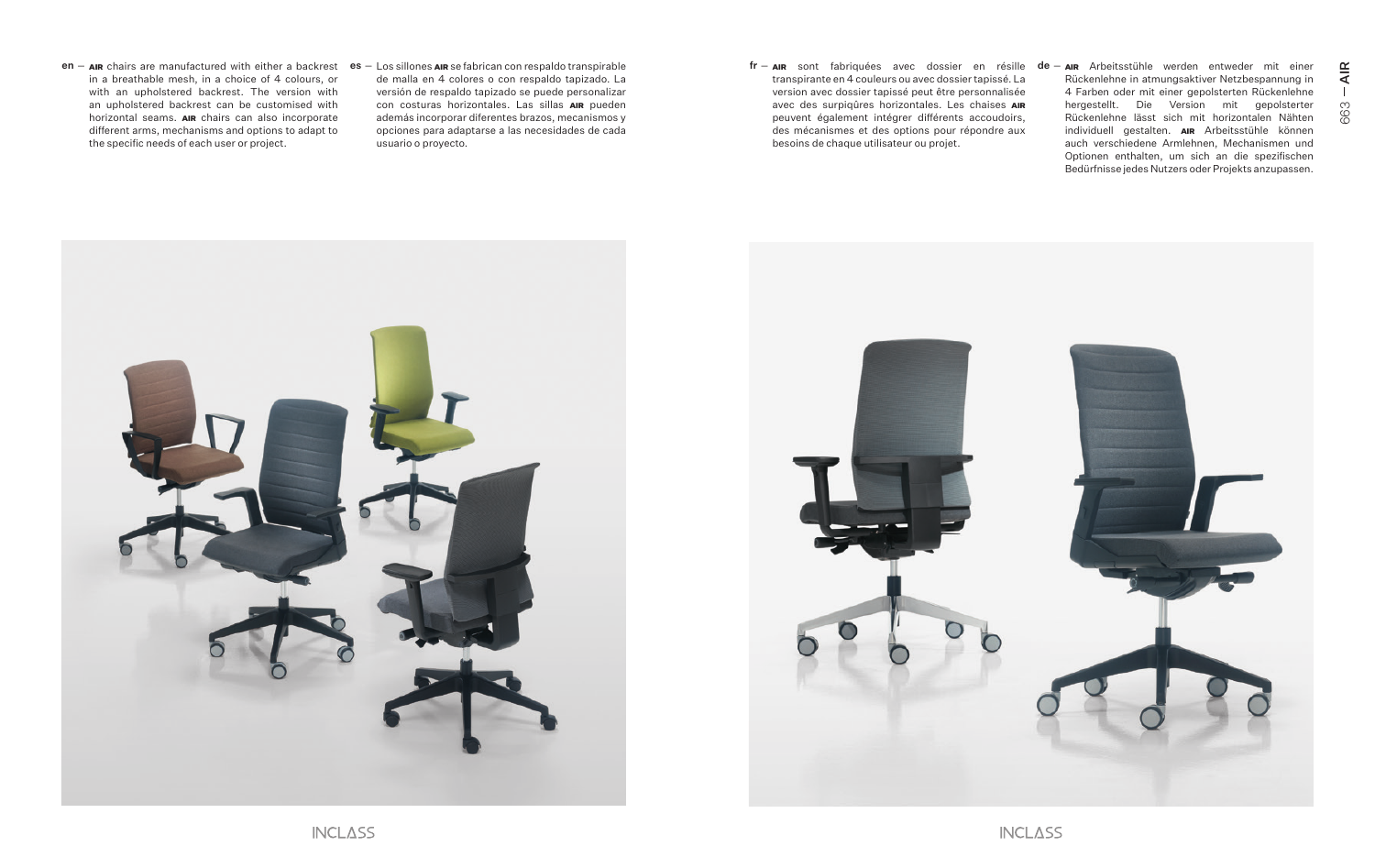



- $en$  The AIR chairs are available in two<br>backrest heights.
- $es -$  Las sillas AIR se fabrican en dos<br>alturas de respaldo.
- $\mathsf{fr}$  Les chaises AIR sont disponibles<br>en deux hauteurs de dossier.
- $de$  Die AIR Stühle sind in zwei<br>Rückenlehnenhöhen erhältlich.